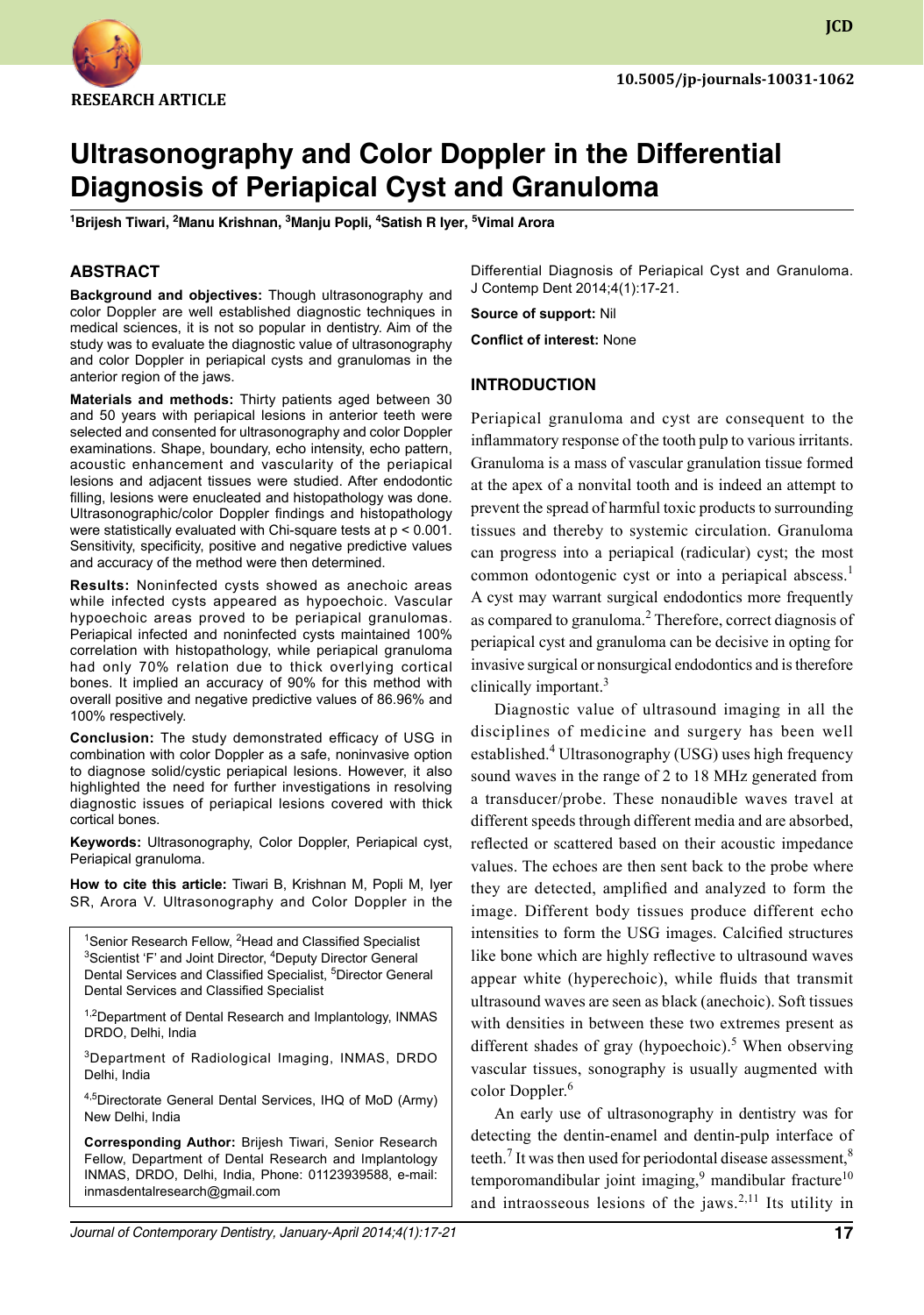diagnosing periapical lesions either alone<sup>2</sup> or in combination with color Doppler<sup>11-15</sup> have generated renewed interest among clinicians; being a safe and noninvasive technique. However, in spite of its promising reports in delineating periapical lesions, it has not become a popular method in contemporary clinical practice. Differences in the nature and thickness of jaw bones at different facial sites are unfavorable for applying USG with uniform results. The increased thickness of posterior jaw bones; for both the maxilla and mandible, act as a deterrent in imaging respective root apices with ultrasound waves.<sup>16</sup> In this context, it is imperative to evaluate whether ultrasound imaging can be used to diagnose periapical granulomas and cysts with reliable sensitivity and specificity in the anterior jaw areas.

# **Materials and methods**

Thirty patients aged between 30 and 50 years diagnosed clinically and radiologically with periapical lesions, in the maxillary or mandibular anterior teeth, were selected for the study. To ensure that lesions were inflammatory and exclusively pulpal in origin, only those patients with caries exposed or nonvital tooth with history of trauma were included, after an informed consent and clearance from institutional ethics committee.

Ultrasonography was carried out with a linear array, regular-size probe at a frequency of 10 MHz; Vivid 7 ultrasound system, GE Medical, WI, USA. Probe was placed extraorally over the apical area of the affected tooth for ultrasonography and color Doppler examination. The echo intensity anechoic/hypoechoic, internal echo pattern, posterior echo enhancement, contour, boundary and vascularity of the lesions were used to describe the lesions.<sup>4</sup> After root canal filling, endodontic surgery was performed under local anesthesia in aseptic conditions. Periapical lesions were then completely excised; tissue was cleaned with normal saline and was kept in 10% formalin solution. Samples were processed and stained with hematoxylin and eosin stain and were examined under light microscope (Olympus

light microscope, Olympus Corporation, Tokyo, Japan) at  $\times$ 100 magnification.

Association between USG and histopathology was analyzed with Chi-square tests. Sensitivity, specificity, positive and negative predictive values and accuracy of USG and color Doppler in periapical lesions were also determined.

#### **Results**

Out of the 30 cases, USG and color Doppler showed presence of periapical lesions in 27 cases (Table 1). five lesions presented with anechoic areas with posterior echo enhancement and increased echo intensity at bony contours. They had well-defined, round, smooth contours with no evidence of internal vascularity in color Doppler. These cases were ultrasonographically diagnosed as non- infected periapical cysts (Fig. 1). Its histopathology also correlated to USG and color Doppler diagnosis (Fig. 2). The samples showed connective tissue walls with thin layer of stratified squamous epithelium lining the cavity. In cases of intense inflammation, epithelium was either not seen or was discontinuous. Contents of the cyst looked pale eosinophilic, suggestive of its low protein concentration. Fibroblasts, plasma cells and lymphocytic infiltration were other cellular types.

Fifteen lesions showed hypoechoic areas with heterogeneous internal echo pattern. They had increased echo intensity at marginal bony contours which were mostly irregular. Lesions showed round or variable shape, with no vascularity in the color Doppler. Changes in the echo intensity of the surrounding soft tissues were also noteworthy. These cases were diagnosed as infected periapical cysts by USG (Fig. 3) and were later confirmed by histopathology also. Samples had high degrees of inflammatory infiltrate, even in the lumen of the cysts with absence of epithelial lining (Fig. 4).

Seven cases were seen with hypoechoic areas and poorly defined borders in USG and rich internal vascularity in color Doppler (Fig. 5). They were diagnosed as periapical granulomas. Histopathology reaffirmed USG and color

| USG/color Doppler diagnosis    | Histopathologic diagnosis |               |           | Total  |
|--------------------------------|---------------------------|---------------|-----------|--------|
|                                | Noninfected cyst          | Infected cyst | Granuloma |        |
| Normal tissue                  |                           |               | 3         | 3      |
|                                |                           |               | 30%       | 10%    |
| Noninfected cyst               | 5                         |               |           | 5      |
|                                | 100%                      |               |           | 16.70% |
| Infected cyst                  |                           | 15            |           | 15     |
|                                |                           | 100%          |           | 50%    |
| Granuloma                      |                           |               |           |        |
|                                |                           |               | 70%       | 23.30% |
| Total                          | 5                         | 15            | 10        | 30     |
| Chi-square: $60$ ; $p < 0.001$ |                           |               |           |        |

**Table 1:** Association between USG/color Doppler findings and histopathology of periapical lesions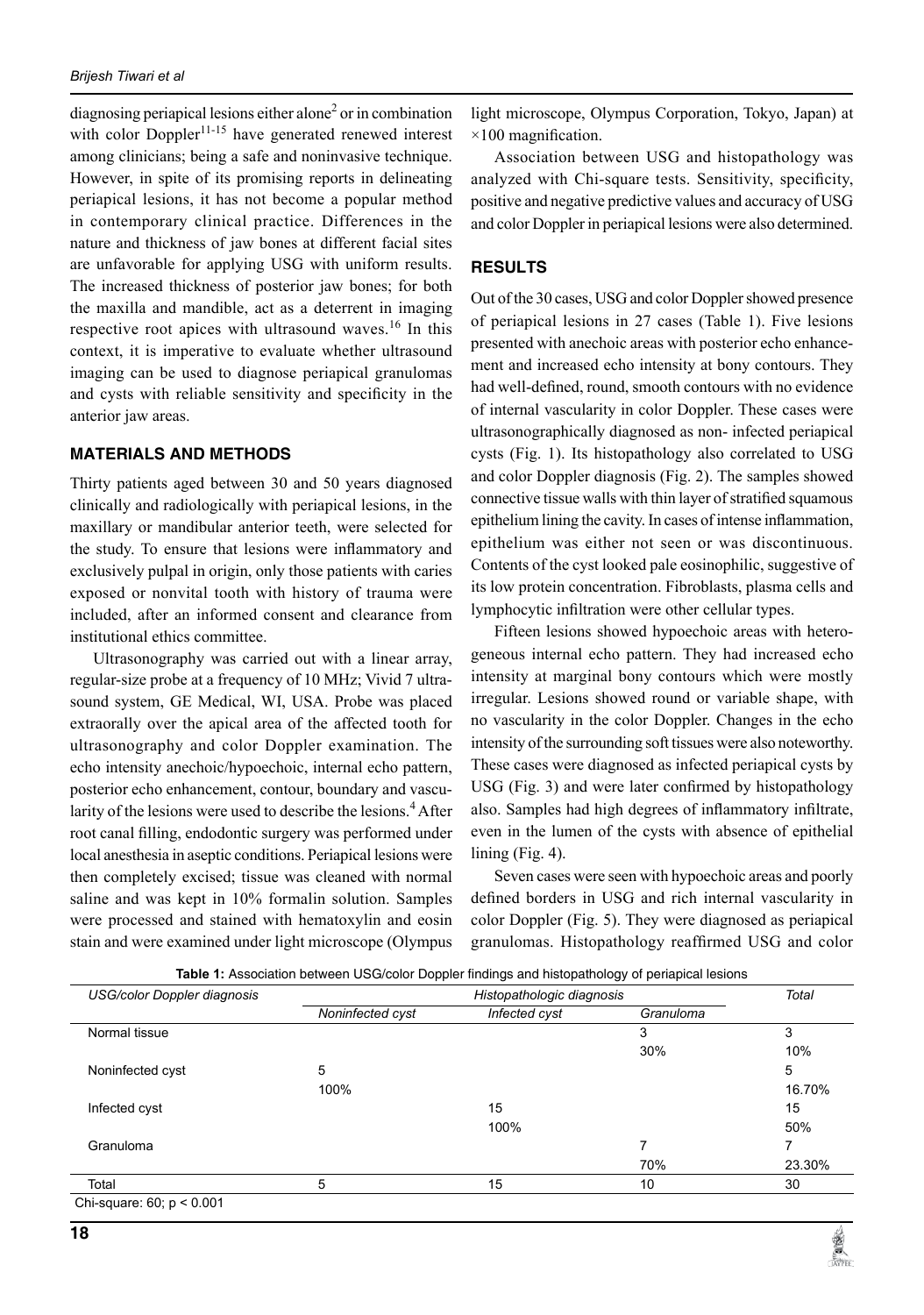Doppler observations (Fig. 6). Tissue samples showed numerous fibroblasts, connective tissue fibrils and vascular channels. Other cell elements included macrophages, lymphocytes, plasma cells, mast cells and multinucleated giant cells.

Rest three cases showed no periapical lesion on USG and color Doppler but proved to be periapical granuloma in the histopathology. Relation between USG/color Doppler of periapical lesions with histopathology is shown in Table 1. Infected and noninfected cysts demonstrated 100% correlation, while periapical granuloma had 70% association at p < 0.001. This related to 90% accuracy with overall positive and negative predictive values of 86.96% and 100% respectively, for USG and color Doppler in diagnosing dental periapical lesions (Table 2 and Graph 1).

## **Discussion**

In the present study, we used a B-mode USG for diagnosing the periapical lesions. In this mode, ultrasound waves are



**Fig. 1:** USG and color Doppler image of 'noninfected' periapical cyst; white arrow shows decreased echo intensity, while green showing posterior echo enhancement

swept through the patient's body producing a 2D image in the form of tiny dots of different shades of gray. Both static and real time images are possible in this mode with provision for applying color Doppler. The probes used in USG are also of different types: low frequency curved probe, high frequency linear array probe and phased array microconvex probe. Linear array probes operate at high frequency and produce a rectangular image of high resolution. They are effective for scanning relatively superficial musculoskeletal structures<sup>4</sup> and therefore we used it for dental periapical lesions. We observed that the USG imaging were 100% effective for cysts and 90% for granulomas. Its high diagnostic accuracy is worth comparing against the deleterious effects of radiation involved in conventional dental imaging. Globally, dental X-rays constitute 15% (480 million) of the total diagnostic X-ray examinations done every year.<sup>17</sup> Panoramic examination has an effective dose of 3-11 microsieverts ( $\mu$ Sv) while cephalograms have 5 to 7  $\mu$ Sv, occlusal 5 µSv, bite wing 1-4 µSv, full mouth intraoral periapical

**JCD**



**Fig. 3:** USG and color Doppler image of 'infected' periapical cyst; white arrow shows heterogeneous internal echo pattern and irregular contour while red arrow showing changes in echo intensity of the surrounding tissues corroborating spread of infection



**Fig. 2:** Histopathology of periapical cyst

*Journal of Contemporary Dentistry, January-April 2014;4(1):17-21* **19**



**Fig. 4:** Histopathology of infected periapical cyst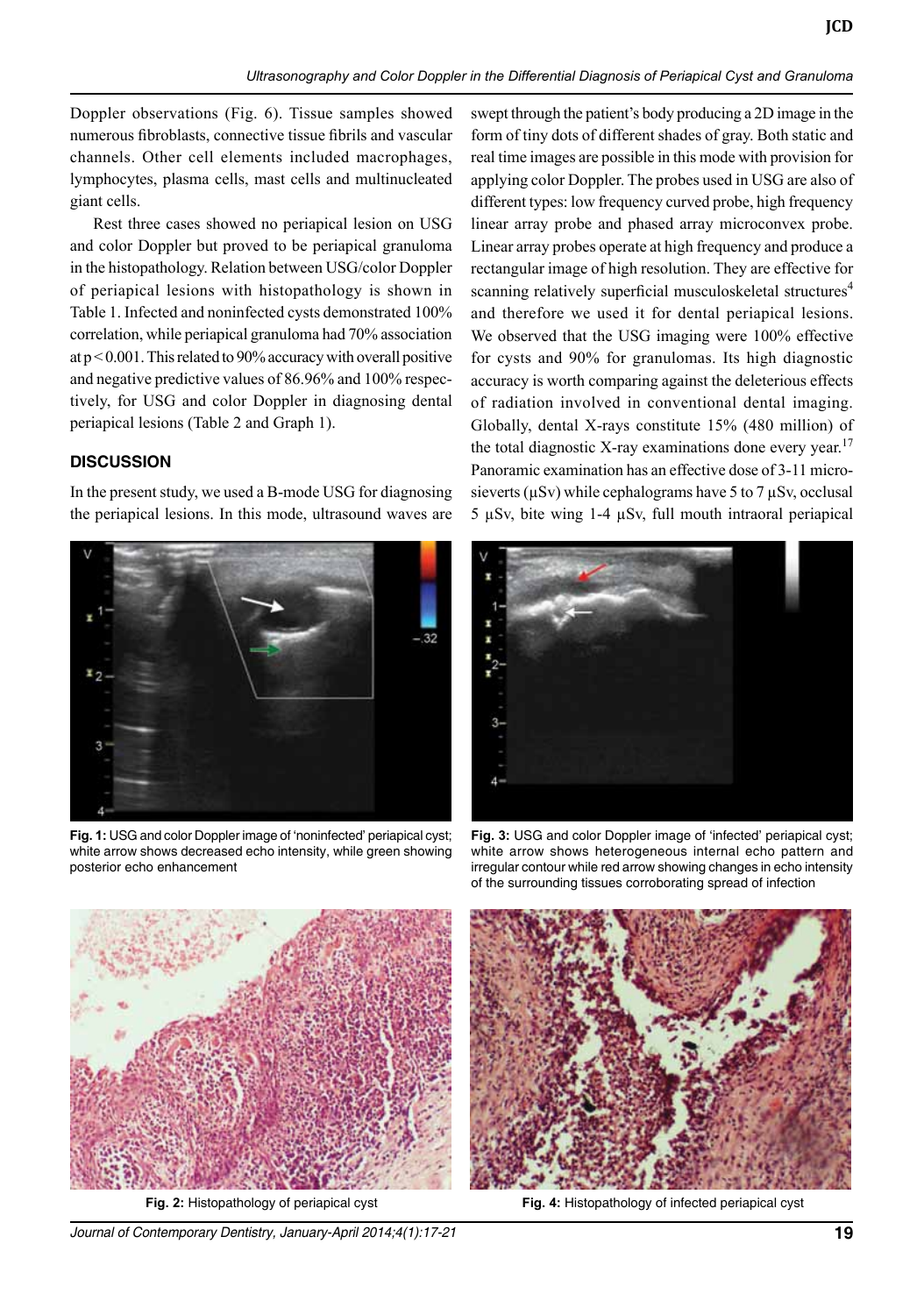30 to 170 µSv, TMJ series 20 to 30 µSv and 40 to 135 µSv for cone beam computed tomography  $(CBCT)$ .<sup>18</sup> In contrast, USG and color Doppler, being acoustic in nature, are radiation free and without any adverse effects.

In a major study of 23 intraosseous lesions in the jaw using ultrasonography, Lauria et al<sup>2</sup> reported anechoic pattern in 17 noninfected cases. Two infected cysts could not be rightly identified in their work. Other four went wrong due to thick vestibular bone plate. In our investigation, all



**Fig. 5:** USG and color Doppler image of periapical granuloma shown in red arrow as poorly defined hypoechoic lesion with rich internal vascularity



the cystic cases, both noninfected and infected, showed definitive anechoic and hypoechoic patterns respectively. We focused both the lesion and surrounding tissues and used color Doppler to access the rich vascularity in periapical granulomas. However, we could not identify three periapical granulomas correctly, due to the thick bone overlying the lesion in those cases, highlighting its role in obscuring jaw USG imaging.

Application of color Doppler in USG for diagnosing periapical cysts and granuloma has been previously reported by Cotti et al<sup>12</sup> and Gundappa et al.<sup>14</sup> Former had 11 cases, while latter reported experience of 15 patients. Both the reports showed 100% correlation between USG and histopathology. Similar results have been reported by Goel et al<sup>15</sup> also. When studying 30 cases, we, however, could only get 90% association between granuloma and its histopathology. Missing of diagnosis in periapical granuloma was because of the thick buccal cortical bone overlying the lesions. This became evident on the surgical exploration during endodontic surgery. It follows that further investigations and USG parameters are required for rightly describing periapical granulomas and cysts with thick cortical bones.

The thickness of cortical plate varies in maxilla and mandible and even at different locations on the same



**Fig. 6:** Histopathology of periapical granuloma **Graph 1:** Diagnostic value of USG and color Doppler for periapical cyst and granuloma

|  |  |  | Table 2: Diagnostic accuracy of periapical cysts and granuloma with USG/color Doppler |
|--|--|--|---------------------------------------------------------------------------------------|
|--|--|--|---------------------------------------------------------------------------------------|

| Periapical lesion                                                     | True positive (n) | True negative (n)        | False positive (n) | False negative (n) |  |
|-----------------------------------------------------------------------|-------------------|--------------------------|--------------------|--------------------|--|
| Periapical cysts                                                      | 20                | 10                       |                    |                    |  |
| Periapical granuloma                                                  |                   | 20                       |                    | 3                  |  |
|                                                                       |                   | Overall diagnostic value |                    |                    |  |
|                                                                       | Sensitivity       |                          | 100%               |                    |  |
| Specificity<br>Positive predictive value<br>Negative predictive value |                   |                          | 70%                |                    |  |
|                                                                       |                   |                          | 86.96%             |                    |  |
|                                                                       |                   |                          | 100%               |                    |  |
|                                                                       | Accuracy          |                          | 90%                |                    |  |